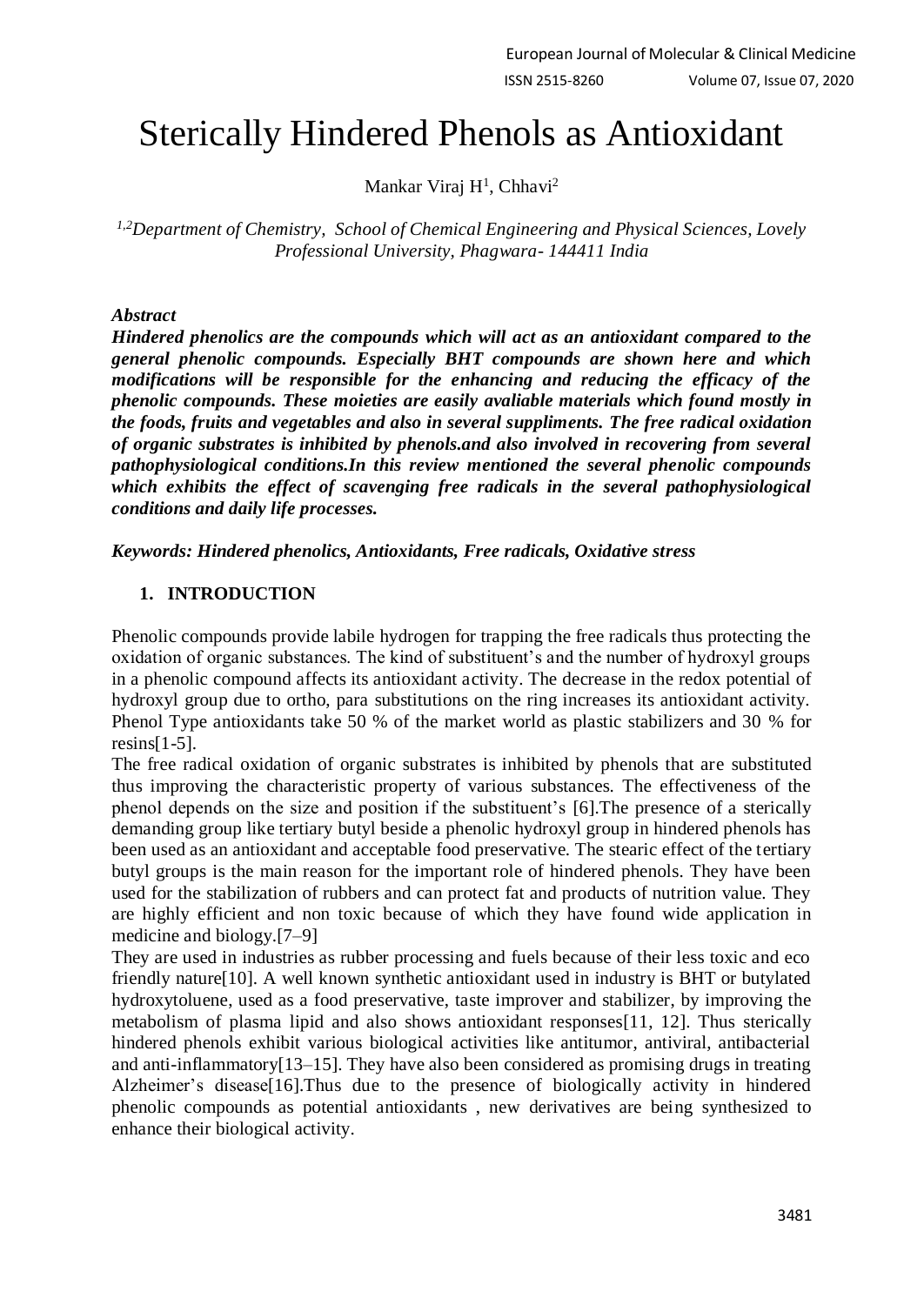## **2. LITERATURE REVIEW**

The *α*-glucosidase inhibitory activity shown by the free phenolic groups in chalcone, flavones derivatives have been taken in much importance[17]. The design of hindered phenolflavonoid hybrids to improve their biological activity and to improve antioxidant activity of hydrazones by incorporating a 2,6-di-*t*-butylphenolic unit have also been reported[18]. Few reports have been reported to show that aminothiazoles also show antioxidant activity[19, 20]. Thus a set of hybrid compounds of hindered phenols and 2-aminothiazole moieties in Figure 1 were synthesized known as 4-amino-2-(arylamino)-5-(3,5-di-*t*-butyl-4- hydroxybenzoyl)thiazoles.



Figure1:[4-amino-2-(phenylamino)-5-thiazolyl](3,5-di-*t*-butyl-4-hydroxyphenyl)methanone where Ar for 1a is C6H5, 1b is 4-Me-C6H4 and 1c is 4-MeO-C6H4

*α*-glucosidase inhibition activity and *α*-amylase inhibition activity was exhibited by 1a and 1b. The best antioxidant activity was exhibited by 1c and it was enhanced as compared to Butylated hydroxytoluene (BHT) and vitamin C[21].

The hybrid phenols having isonorbornyl and tertiary butyl groups have been synthesized. The hybrid compounds exhibited higher antioxidant activity than the liposoluble antioxidant butylated hydroxyl anisole[22, 23]. Furthermore when alkylation of isonorbornylphenols was done in the presence of allyl benzene using hetero and homogeneous catalysts it was observed that the compounds formed interacted with peroxyradical actively. Among the studied compounds Figure 2 represents the compounds showing maximum rate constant when reacted with peroxy radical. The compounds 2,3,4 and 5 exhibited good activity against peroxide radical.[21]



Figure 2: Hybrid compounds of Isobornyl phenols

The antioxidant activity of the compounds mainly depends on the types and the position of substituents with respect to the OH of the phenol. If a bulky group was introduced at both the ortho position the rate was seen to decrease due to much stearic hindrance when phenol reacts with the peroxide radical. It was observed that as the number of alkyl and phenylpropyl substituent's increase the rate of the reaction with peroxy radical also increased. The maximum activity was shown by 2. The presence of a bulky group phenylpropyl at the para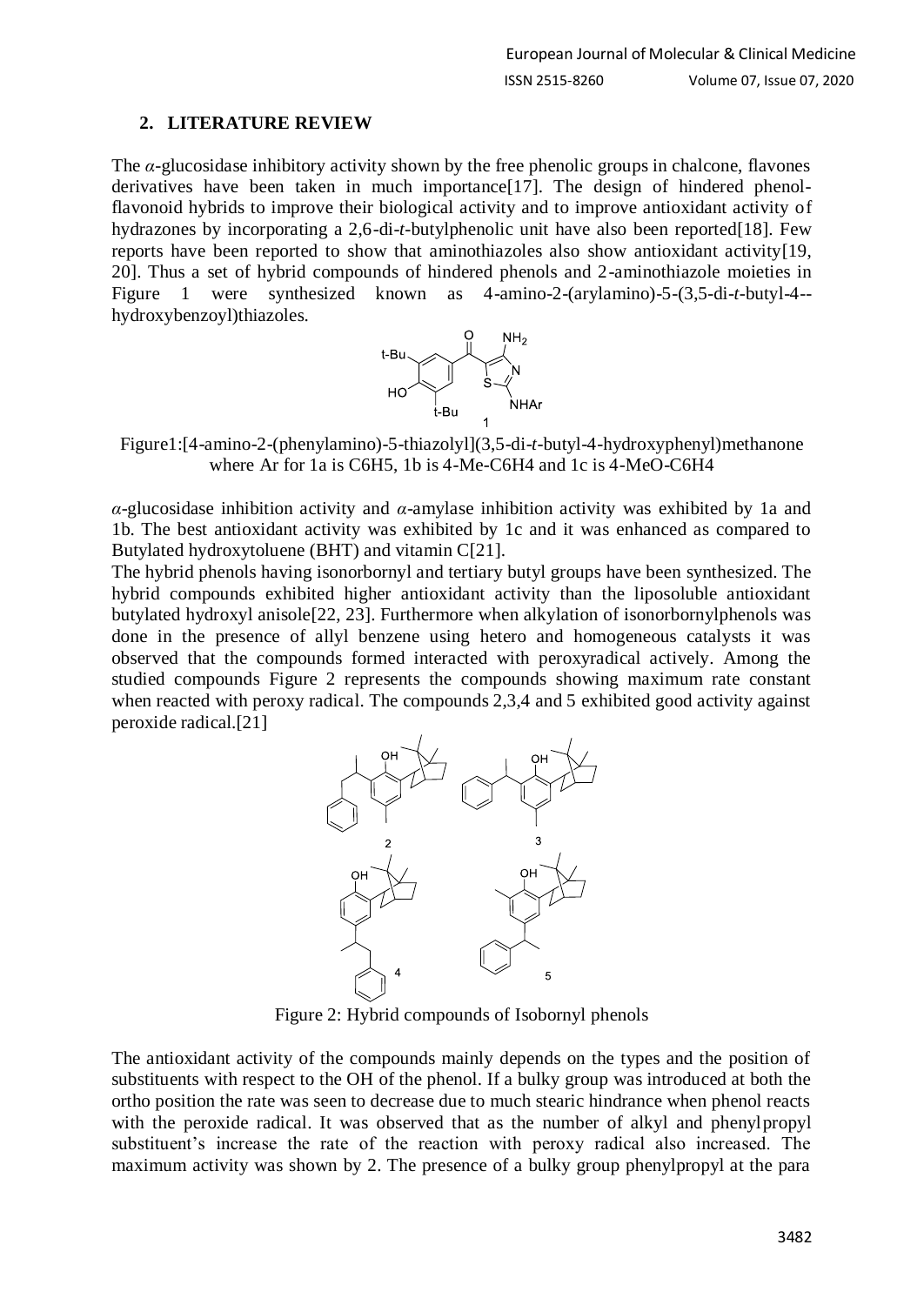position to the OH group as shown in 4 as compared to ortho position increased the rate two times. If a bulky group was introduced at both the ortho position the rate was seen to decrease due to much stearic hindrance when phenol reacts with the peroxide radical[24].

A series of phosphoryl sterically hindered phenolic groups in 2,6-diaminopyridines were able to show enhanced antioxidant activity as compared to their structural analogues. A number of compounds synthesized among which figure 3 depicts the ones having highest antioxidant activity. The introduction of a heteroaryldiamine moiety in the structure leads to the enhanced antioxidant activity of the compounds[25].



Figure 3: Structures of 2,6-diaminopyridines analogues containing a sterically stuck benzylphosphonate moiety

The introduction of a heteroaryldiamine moiety in the structure leads to the enhanced antioxidant activity of the compounds. The compound 6 was the most active compound towards MCF-7 cell line. It was revealed through the study that the activity towards M-Hela and MCF-7 cell line was due to the substituent at the phosphorus atom and the maximum activity was shown by the presence of phenoxy substituent in compound 6. The compounds 6, 7, 8 exhibited the best antioxidant activity[25].

The best antioxidant additives from the AO-I group are Irganox 1010® and Irganox 1076®. They are sterically hindered phenols which are derived from butylated hydroxytoluene moiety[26]. The non toxic nature, powerful antioxidant activity of the naturally occurring phydroxycinnamic acids (HCAs), like ferulic, caffeic, sinapic, and p-coumaric acids have also been taken in consideration by the additive industry[27–31].



Figure 4: Structure of GDF<sub>x</sub> where  $x = 10$ , 14 and 16

The compound 9 exhibited the highest antioxidant efficacy due to the blend of rapid kinetics and capability of H atom donation. The capability of H atom donation and rapid kinetics of the bisphenols when evaluated by DPPH free radical technique was seen to be improved against the earlier antioxidants available commercially. The bisphenol 9 was synthesized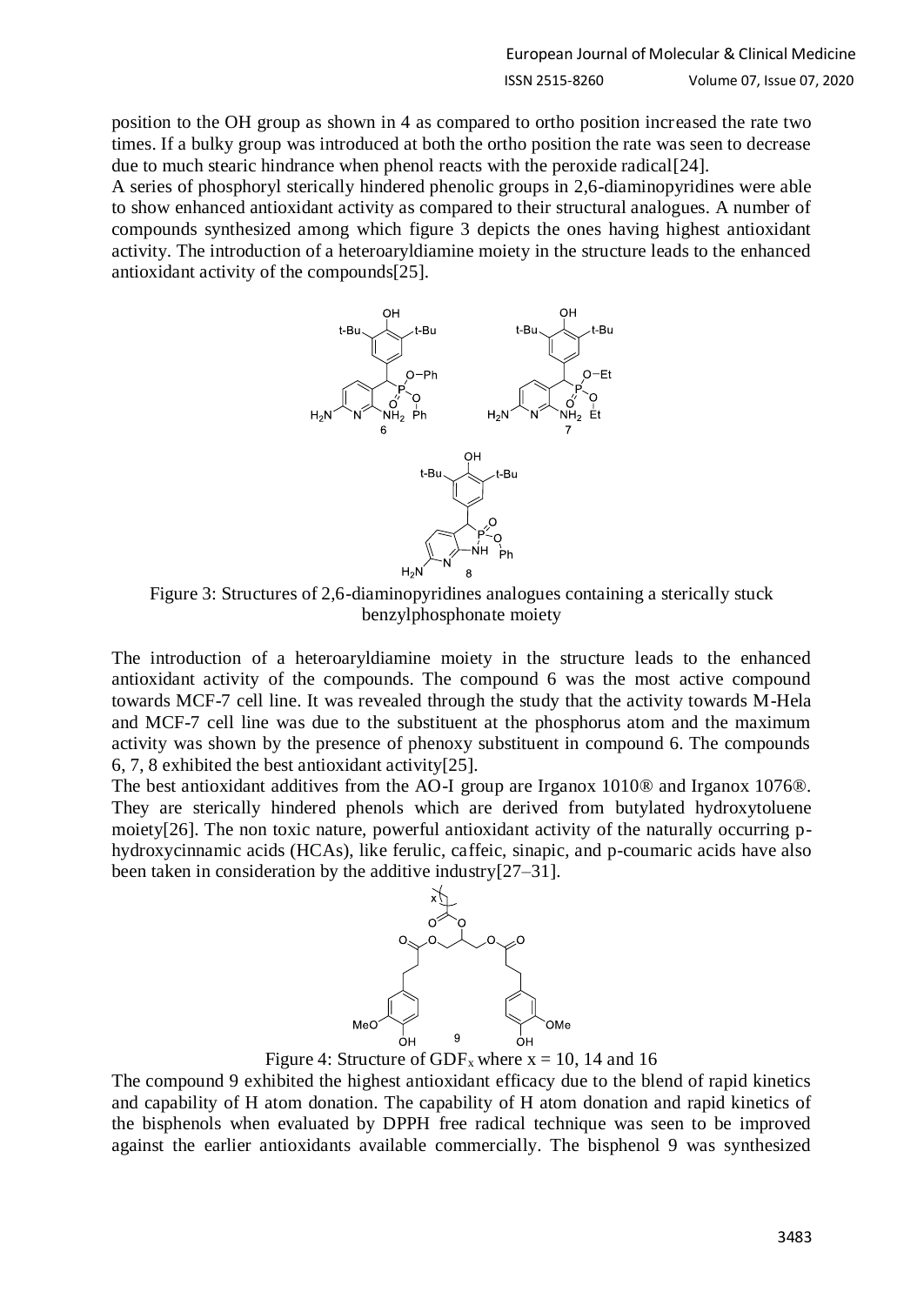using ferulic acid and vegetable oil demonstrated a effective antioxidant showing high radical scavenging activity[32].

In order to synthesize antioxidants having hindered phenols like polyalcohol, polyamine organic compounds having active groups and high molecular weight have been used[33]. The well defined molecular structure of dendrimers enhances their solubility and stability due to dendritic effect. The use of a dendrimer as a linker can provide good activity to a compound[34]. The dendritic hindered phenols synthesized have been represented in figure 5.



Figure 5: Structure of dendritic hindered phenol

The increase in the molecular weight of the hindered phenol leads to the decrease in its scavenging activity and increased when the concentration of phenol hydroxyl groups increased. The scavenging activity of 10 was more than the antioxidants having same number of phenol hydroxyl groups. The dendritic phenol 10 having low molecular weight had higher scavenging activity than the one having high molecular weight[35].

An aliphatic diamine having bridged hindered phenol, structure similar to Iragnox is represented in figure 6. It had outstanding processing property and resistance to oxidation in polyolefin. It was seen that the antioxidant activity increased with the increase in the length of the bridged group. The C8 phenol had the maximum oxidative induction temperature also the polyolefin stabilized by it exhibited better antioxidant activity than C8, C6 and C2, which was due to their less term effect on the stabilization of the polyolefin[36].



Figure 6: Structure of aliphatic diamine bridged hindered phenols where  $n = C2$ , C4, C6 and C8

The structurally hindered phenols show antioxidant activity towards quenching peroxyl radical of substrate to form hydroperoxides by transferring hydroxylic hydrogen[37]. Hyper branched hindered phenols in Figure 7 have good scavenging ability for DPPH $\cdot$  and ROO $\cdot$ , this underline the significance of the alkyl chain length of the bridged groups. Results state that the antioxidant activity decreases with the increase in alkyl chain length of bridged groups.C14 phenol showed the best antioxidant activity for ROO・and antioxidant activity of C16 was better than that of C18 phenol. As the chain length increase the stearic effect is enhanced because of which the reactivity of the hindered phenol and the free radical decreases. The hyper branched molecules in figure 7 have high molecular weight and a number of antioxidant groups that are responsible for the activity[38].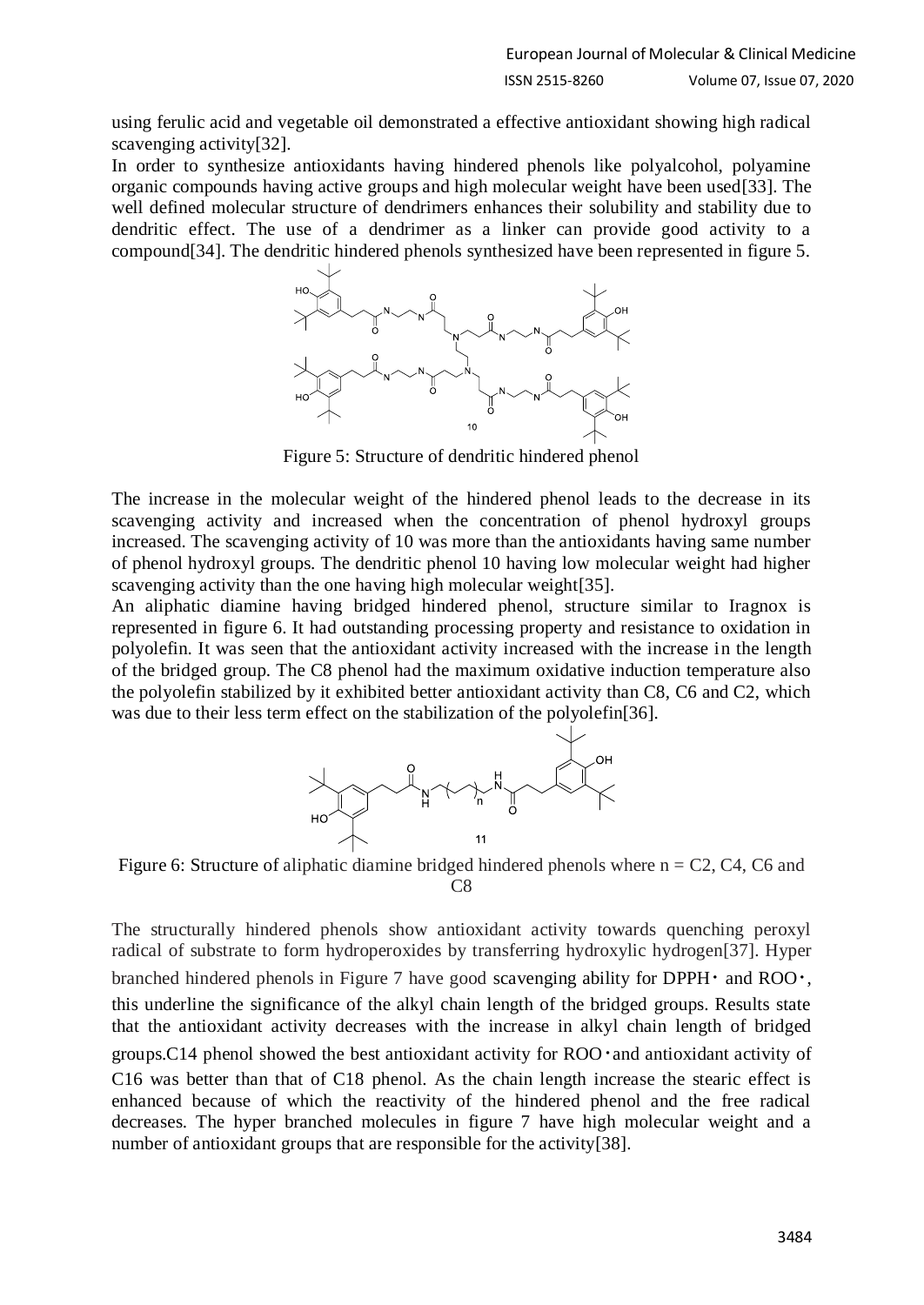



Figure 7: Structure of hyper branched macromolecule bridged hindered phenols where n= C14, C16 and C18.

2,6-Dialkylphenols have low toxicity and show biological activity as inhibitors of radical chain oxidation of organic molecules[39]. Sterically hindered phenols also are effective antioxidants and inhibit oxidation of various substrates [40]. Nitrogen, sulphur and oxygen containing amide and amine derivatives having 2,6-di-*tert*-butylphenol moiety are inhibitors of cyclooxygenase and show anti-inflammatory activity [41]. The phenolic antioxidants with nitroaromatic and heterocyclic substituent's are shown in figure 8.



Figure 8: Phenolic antioxidants having nitroaromatic and heterocyclic substituent's.

Compounds 13 having a single atom NH spacer showed the most effective antioxidant activity and 14 having two phenol groups was more active than the standard antioxidant ionol. The picryl moiety in conjugation with phenol group acts as an acceptor providing increased stability of the phenoxy radical and inhibitory activity is due to the 2,6-di-*tert*butylphenol moiety. Thus the presence of a 2,6-di-*tert*-butylphenol moiety along with NH spacer provided a significant increase in the antioxidant activity of the compound[42].

The treatment of complex neurodegenerative diseases and other diseases can be done using a multitarget pharmacological approach[43]. In order to increase the bioavailability, solubility, stability of antioxidants nanotechnology approach can be used[44]. It has also been seen that antioxidants encumbered with drugs into liposome protect the degradation of the system[45].



Figure 9: Structure of derivative of hindered phenol having a quaternary ammonium moiety where  $n= 2$  and 3

New derivatives of hindered phenols having quaternary ammonium moiety is depicted in figure 9. It was observed that the interaction of the compound 15 with free radicals was far exceeding than that of the standard compound ionol. The compound having  $n=2$  exhibited more enhanced antioxidant activity than when  $n= 3[46]$ .

Ammonium salts are seen to be compounds that are physiologically active[47]. Their ability to be engrossed to the bacterial membrane that is negatively charged forms their biomedical applications as anesthetic, antifungal, anti inflammatory and analgesic[48,49]. They are also able to slow down human leukocyte elastase[50]. The sterically hindered phenolic groups having quaternary onium salt and a phosphoryl group are shown in figure 10.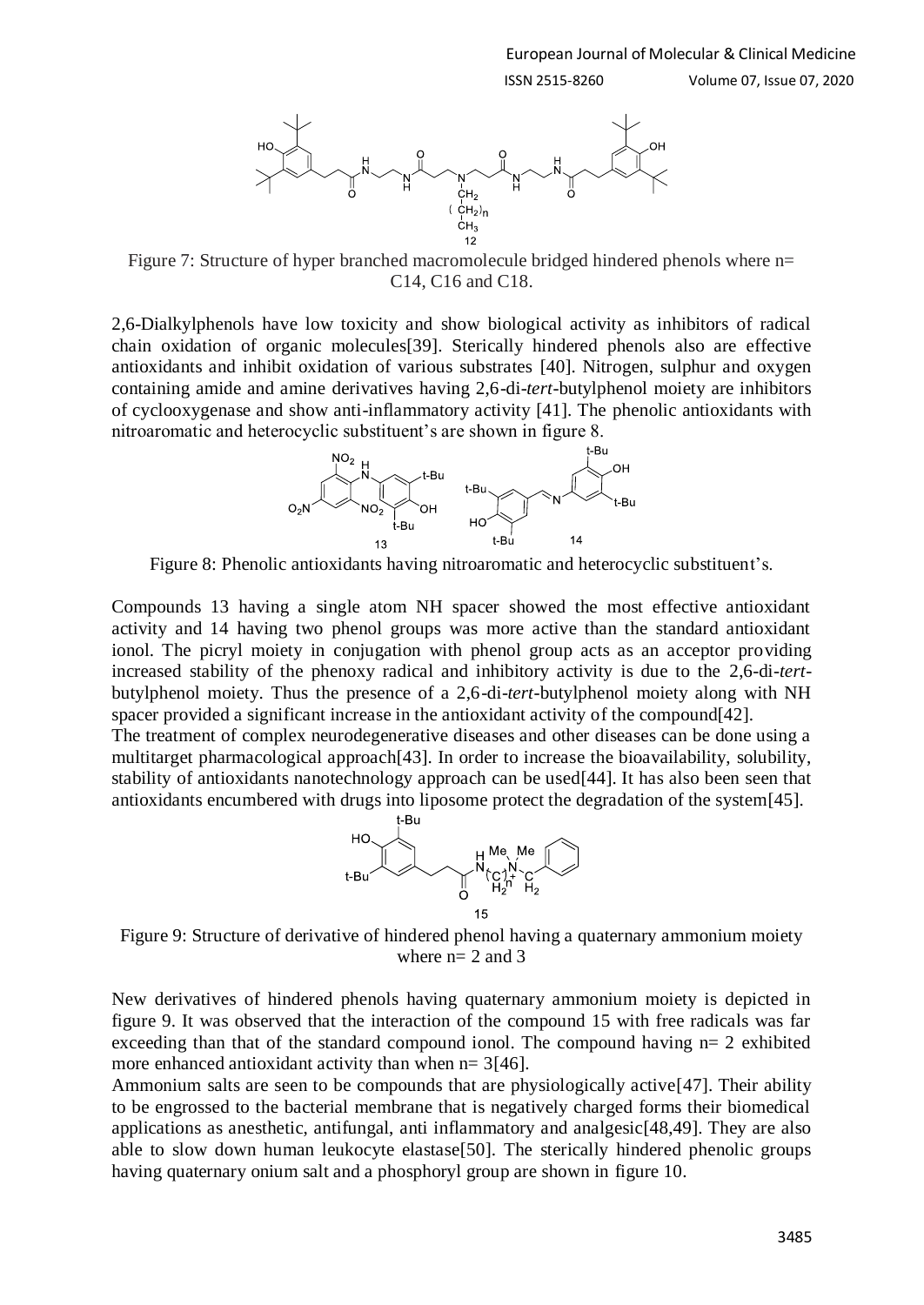

Figure 10: Structure of hindered phenol having onium salt where (16a: R= Et, R'=  $C_2H_5$ , n= 3), (16b: R= Et, R'= C<sub>10</sub>H<sub>21</sub>, n= 2), (16c: R= Et, R'= C<sub>10</sub>H<sub>21</sub>, n= 3)

The compound 16b exhibited the highest antimicrobial activity and all the three compounds 16a, b, c showed enhanced antioxidant activity as compared to the standard compound ionol. They were able to reacts with the free radicals present caused a steady reduction in the chemiluminescence intensity of the free radical generator [11].

The introduction of a polymer chain in a macromolecular antioxidant leads to the lowering in the antioxidant efficacy. The antioxidant efficacy can be improved by the preparation of a macromolecular hindered phenol antioxidant having antioxidant groups like phosphites and thioether[51–53]. The synthesized macromolecular hindered phenol antioxidant having phosphites and thioether is shown in figure 11.



Figure 11: Structure of hindered phenol antioxidant having phosphate and thioether groups.

The compound 17 shows admirable antioxidative ability. The urethane group inhibits degradation and functions similarly like an aromatic amine antioxidant. The urethane group supplies proton and free radicals can be conjugated by the aromatic ring, thus imparting stability and increased ability of supplying proton for the termination of free radical. Hydroperoxide is decomposed by thioether group forming stable products[54]. The thioether shown in figure 12 showed stronger antioxidant activity than the standard compounds due to the formation of stable radicals by hydrogen atom abstraction and can neutralize a large number of radicals due to fragments of sterically hindered pyrocatechol. The presence of two thioether also increases the activity of compound towards hydroperoxides. Thus its reaction with DPPH radical showed high activity and was greater than the standard antioxidant tocopherol[55].



Figure 12: Structure of sterically hindered bispyrocatechol thioether where n=1 and 3.

The presence of two phenolic groups in a single molecule known as bisphenols have greater antioxidant performance and improved thermal stability because of which they have found wide application in academic world and industry [56–59]. The molecule having three phenolic groups in a single molecule is represented in figure 12.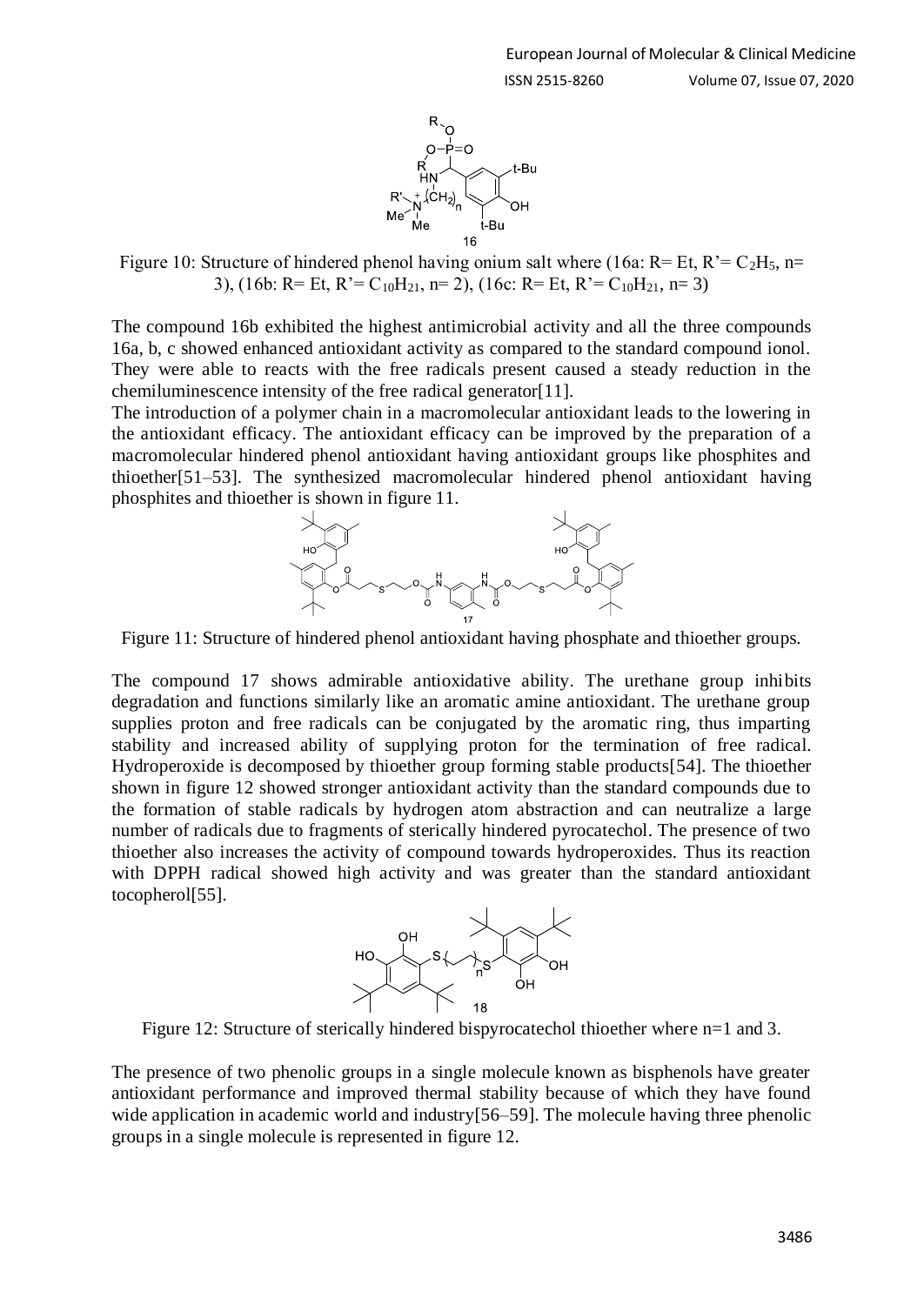

Figure 13: Structure of trisphenol

The high molecular weight compound 19 exhibited greater thermal stability than mono and bisphenols. The ortho trisphenol 19 exhibited the greatest antioxidant activity as compared to the para substituted which showed worst activity. It showed superior activity towards alkyl peroxy radical. The compound has improved performance due to the presence of intramolecular hydrogen bonds which stabilizes the phenolic radical and the activity increased on increasing the concentration [60-62].

## **3. CONCLUSION**

The sterically hindered phenols exhibit various biological activities depending on the nature and the type of substituents on the aromatic ring. The presence of tertiary butyl groups on the phenol ring majorly imparts for the activity of the compounds. The antioxidant activity also depends on the hydrogen atom transfer capacity thereby stabilizing the reactive species. Depending on the modification of hindered phenol various new antioxidants show promising activity better than the standards used thus providing better antioxidant activity.

## **REFERENCES**

- [1] Li YF, Liu ZQ. Dendritic antioxidants with pyrazole as the core: Ability to scavenge radicals and to protect DNA. Free Radic Biol Med 2012;52:103–8. https://doi.org/10.1016/j.freeradbiomed.2011.09.032.
- [2] Desai J, Pendyala VNS, Xavier SF, Misra AN, Nair KB. Synthesis and Characterization of Hindered-Phenol-Containing Amine Moieties as Antioxidants for Polypropylene Copolymers. J Appl Polym Sci 2004;91:1097–103. https://doi.org/10.1002/app.13169.
- [3] Ansari, K. R., Quraishi, M. A., Singh, A., Ramkumar, S., & Obote, I. B. (2016). Corrosion inhibition of N80 steel in 15% HCl by pyrazolone derivatives: electrochemical, surface and quantum chemical studies. *RSC advances*, *6*(29), 24130- 24141.
- [4] Mukherjee, R., Chuang, H. J., Koehler, M. R., Combs, N., Patchen, A., Zhou, Z. X., & Mandrus, D. (2017). Substitutional Electron and Hole Doping of WSe 2: Synthesis, Electrical Characterization, and Observation of Band-to-Band Tunneling. Physical Review Applied, *7*(3), 034011.
- [5] Mukherjee, R., Lawes, G., & Nadgorny, B. (2014). Enhancement of high dielectric permittivity in CaCu3Ti4O12/RuO2 composites in the vicinity of the percolation threshold. Applied Physics Letters, *105*(7), 072901.
- [6] Marteau C, Guitard R, Penverne C, Favier D, Nardello-Rataj V, Aubry JM. Boosting effect of ortho-propenyl substituent on the antioxidant activity of natural phenols. Food Chem 2016;196:418–27. https://doi.org/10.1016/j.foodchem.2015.09.007.
- [7] Arefjev D V., Domnina NS, Komarova EA, Bilibin AY. Sterically hindered phenoldextran conjugates: Synthesis and radical scavenging activity. Eur Polym J 1999;35:279–84. https://doi.org/10.1016/S0014-3057(98)00128-1.
- [8] Rice-Evans CA, Diplock AT. Current status of antioxidant therapy. Free Radic Biol Med 1993;15:77–96. https://doi.org/10.1016/0891-5849(93)90127-G.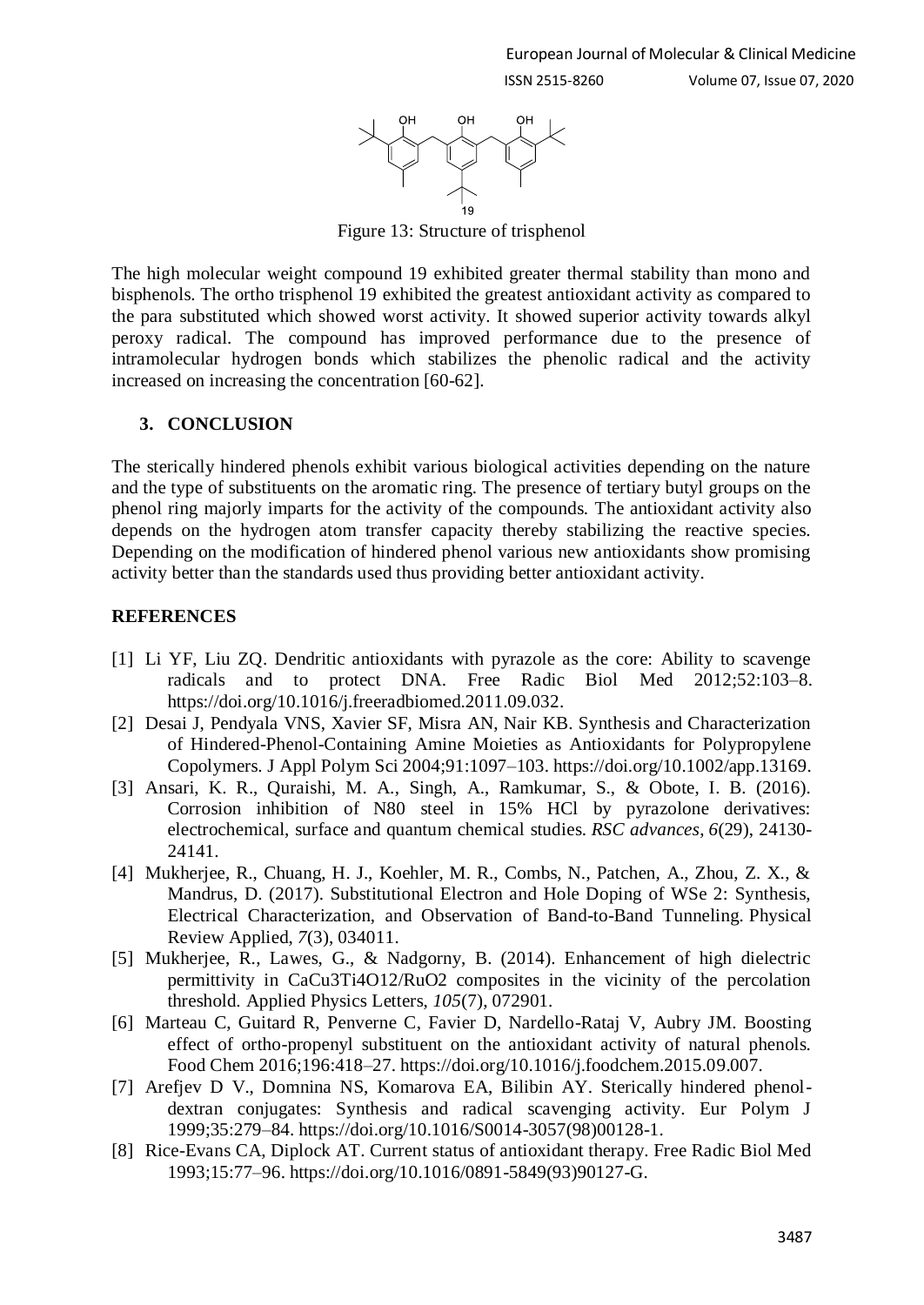- [9] Klein E, Lukes V, Cibulkova Z. On the energetics of phenol antioxidants activity. Pet Coal 2005;47:33–9.
- [10]Czochara R, Kusio J, Litwinienko G. Fullerene C60 conjugated with phenols as new hybrid antioxidants to improve the oxidative stability of polymers at elevated temperatures. RSC Adv 2017;7:44021–5. https://doi.org/10.1039/c7ra08764k.
- [11][8]Yehye WA, Rahman NA, Ariffin A, Abd Hamid SB, Alhadi AA, Kadir FA, et al. Understanding the chemistry behind the antioxidant activities of butylated hydroxytoluene (BHT): A review. Eur J Med Chem 2015;101:295–312. https://doi.org/10.1016/j.ejmech.2015.06.026.
- [12][9]Nanditha B, Prabhasankar P. Antioxidants in bakery products: A review. Crit Rev Food Sci Nutr 2009;49:1–27. https://doi.org/10.1080/10408390701764104.
- [13][10]Oludina YN, Voloshina AD, Kulik M V., Zobov V V., Bukharov S V., Tagasheva RG, et al. Synthesis, toxicity, and antituberculosis activity of isoniazid derivatives containing sterically hindered phenols. Pharm Chem J 2014;48:5–7. https://doi.org/10.1007/s11094-014-1032-8.
- [14][11]Starodubtseva RR, Gibadullina EM, Pazilova NB, Sapunova AS, Voloshina AD, Sudakov IA, et al. Design, synthesis, and biological activity of novel ammonium salts containing sterically hindered phenolic fragment and phosphoryl group. Medchemcomm 2018;9:2106–20. https://doi.org/10.1039/c8md00481a.
- [15][12]Milaeva ER, Shpakovsky DB, Gracheva YA, Antonenko TA, Osolodkin DI, Palyulin VA, et al. Some insight into the mode of cytotoxic action of organotin compounds with protective 2,6-di-tert-butylphenol fragments. J Organomet Chem 2015;782:96–102. https://doi.org/10.1016/j.jorganchem.2014.12.013.
- [16]Cai P, Fang SQ, Yang HL, Yang XL, Liu QH, Kong LY, et al. Donepezil-butylated hydroxytoluene (BHT) hybrids as Anti-Alzheimer's disease agents with cholinergic, antioxidant, and neuroprotective properties. Eur J Med Chem 2018;157:161–76. https://doi.org/10.1016/j.ejmech.2018.08.005.
- [17]Sun H, Li Y, Zhang X, Lei Y, Ding W, Zhao X, et al. Synthesis, α-glucosidase inhibitory and molecular docking studies of prenylated and geranylated flavones, isoflavones and chalcones. Bioorganic Med Chem Lett 2015;25:4567–71. https://doi.org/10.1016/j.bmcl.2015.08.059.
- [18]Chromosome TOF. ?? Original Contribution AND. Radiat Oncol 1990;29:371–5.
- [19]Kubo M, Matsuda H, Tanaka M, Kimura Y, Okuda H, Higashino M, Tani T N k and AS. NII-Electronic Library Service. Chem Pharm Bull 1986;34:430–3.
- [20]Kalpana KB, Srinivasan M, Menon VP. Antioxidant potential of aminothiazole derivative and its protective effect on H2O2-induced oxidative damage on pBR322 DNA and RBC cellular membrane. Mol Cell Biochem 2008;314:95–103. https://doi.org/10.1007/s11010-008-9769-6.
- [21]Satheesh SV, Radha AV, Girija KKN, Rajasekharan KN, Maheswari PR. Hindered phenolic aminothiazoles – Synthesis,  $\alpha$ -glucosidase and  $\alpha$ -amylase inhibitory and antioxidant activities. J Serbian Chem Soc 2017;82:1087–95. https://doi.org/10.2298/JSC161005084S.
- [22]Chukicheva IY, Sukrusheva O V., Kutchin A V. Alkylation of isobornylphenols with styrene in the presence of p-toluenesulfonic acid. Russ J Gen Chem 2015;85:1397– 400. https://doi.org/10.1134/S1070363215060079.
- [23]Fedorova I V., Chukicheva IY, Shumova OA, Kutchin A V. Synthesis of phenolic antioxidants with isobornyl and tert-butyl fragments. Russ J Gen Chem 2013; 83: 1103–10. https://doi.org/10.1134/S1070363213060170.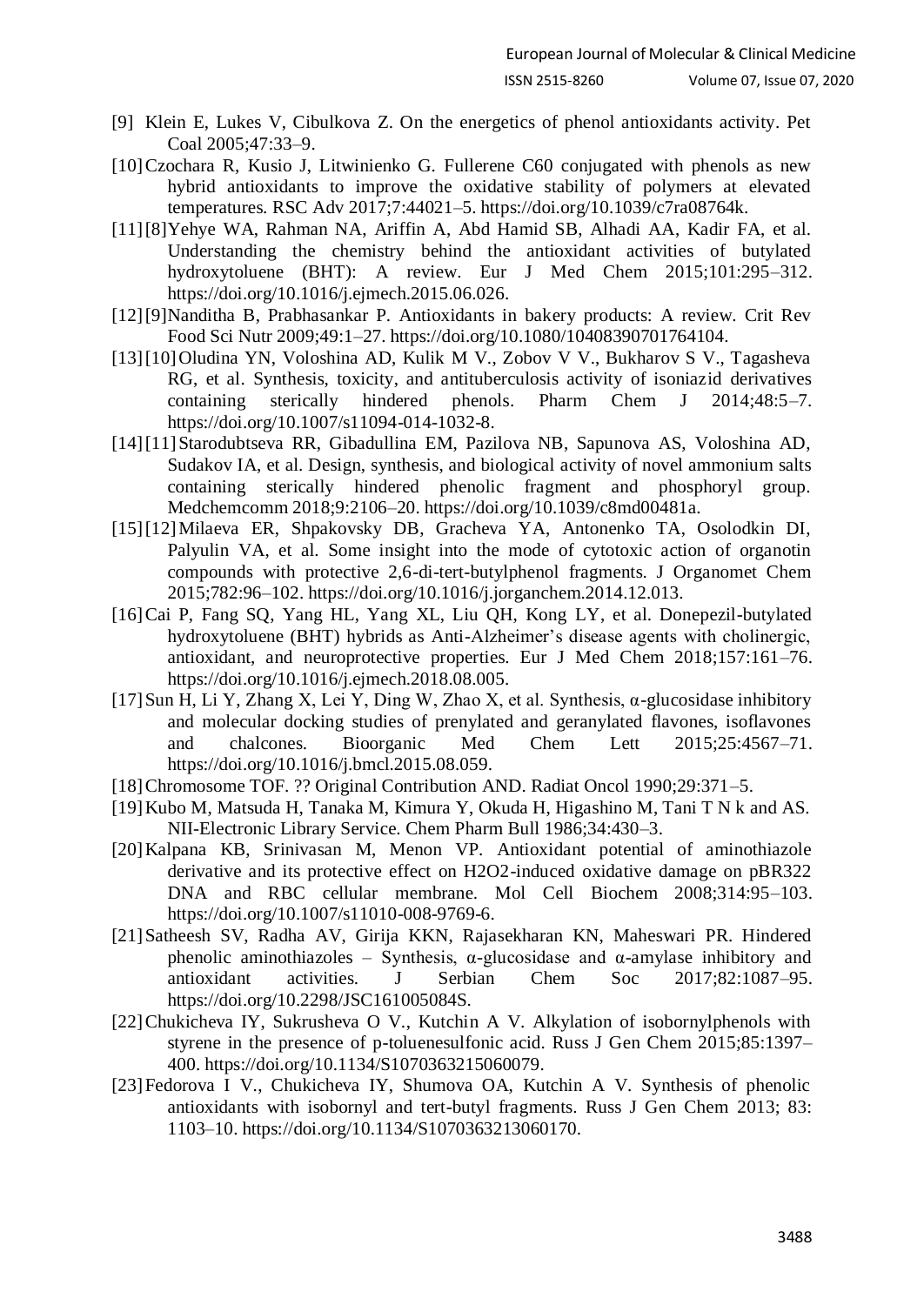- [24]Chukicheva IY, Sukrusheva O V., Mazaletskaya LI, Kuchin A V. Synthesis and antiradical activity of hybrid antioxidants based on isobornylphenols. Russ J Gen Chem 2016; 86: 2325–31. https://doi.org/10.1134/S1070363216100133.
- [25]Gibadullina E, Nguyen TT, Strelnik A, Sapunova A, Voloshina A, Sudakov I, et al. New 2,6-diaminopyridines containing a sterically hindered benzylphosphonate moiety in the aromatic core as potential antioxidant and anti-cancer drugs. Eur J Med Chem 2019; 184:111735. https://doi.org/10.1016/j.ejmech.2019.
- [26]Martins P, Jesus J, Santos S, Raposo LR, Roma-Rodrigues C, Baptista PV, et al. Heterocyclic anticancer compounds: Recent advances and the paradigm shift towards the use of nanomedicine's tool Box. Molecules 2015; 20: 16852–91. https://doi.org/10.3390/molecules200916852.
- [27]Brewer MS. Natural Antioxidants: Sources, Compounds, Mechanisms of Action, and Potential Applications. Compr Rev Food Sci Food Saf 2011;10:221–47. https://doi.org/10.1111/j.1541-4337.2011.00156.x.
- [28][25]Dimitrios B. Sources of natural phenolic antioxidants. Trends Food Sci Technol 2006;17:505–12. https://doi.org/10.1016/j.tifs.2006.04.004.
- [29]Gaspar A, Martins M, Silva P, Garrido EM, Garrido J, Firuzi O, et al. Dietary phenolic acids and derivatives. Evaluation of the antioxidant activity of sinapic acid and its alkyl esters. J Agric Food Chem 2010:58:11273-80. alkyl esters. J Agric Food Chem 2010;58:11273–80. https://doi.org/10.1021/jf103075r.
- [30]Kikuzaki H, Hisamoto M, Hirose K, Akiyama K, Taniguchi H. Antioxidant properties of ferulic acid and its related compounds. J Agric Food Chem 2002;50:2161–8. https://doi.org/10.1021/jf011348w.
- [31]28. Gülçin I. Antioxidant activity of caffeic acid (3,4-dihydroxycinnamic acid). Toxicology 2006;217:213–20. https://doi.org/10.1016/j.tox.2005.09.011.
- [32]Hollande L, Domenek S, Allais F. Chemo-Enzymatic Synthesis of Renewable Sterically-Hindered Phenolic Antioxidants with Tunable Polarity from Lignocellulose and Vegetal Oil Components. Int J Mol Sci 2018;19. https://doi.org/10.3390/ijms19113358.
- [33]Bergenudd H, Eriksson P, DeArmitt C, Stenberg B, Malmström Jonsson E. Synthesis and evaluation of hyperbranched phenolic antioxidants of three different generations. Polym Degrad Stab 2002;76:503–9. https://doi.org/10.1016/S0141-3910(02)00071-X.
- [34]Halimani M, Chandran SP, Kashyap S, Jadhav VM, Prasad BLV, Hotha S, et al. Dendritic effect of ligand-coated nanoparticles: Enhanced apoptotic activity of silicaberberine nanoconjugates. Langmuir 2009;25:2339–47. https://doi.org/10.1021/la802761b.
- [35]Li C, Wei Y, Shi W, Wang J, Wang B. Antioxidant capacity and kinetics of dendritic hindered phenols using DPPH assay. Prog React Kinet Mech 2015;40:279–90. https://doi.org/10.3184/146867815X14297089104270.
- [36]Li C, Sun P, Guo S, Zhang Z, Wang J. Relationship between bridged groups and antioxidant activity for aliphatic diamine bridged hindered phenol in polyolefins. J Appl Polym Sci 2017;134:1–9. https://doi.org/10.1002/app.45095.
- [37]Brigati G, Lucarini M, Mugnaini V, Franco Pedulli G. Determination of the substituent effect on the O-H bond dissociation enthalpies of phenolic antioxidants by the EPR radical equilibration technique. J Org Chem 2002;67:4828–32. https://doi.org/10.1021/jo025755y.
- [38]Li C, Sun P, Wang H, Ma L, Kang W, Zhang Z, et al. Synthesis and oxidative stability of hyperbranched macromolecule-bridged hindered phenols. New J Chem 2017;41:6395–404. https://doi.org/10.1039/c7nj01179b.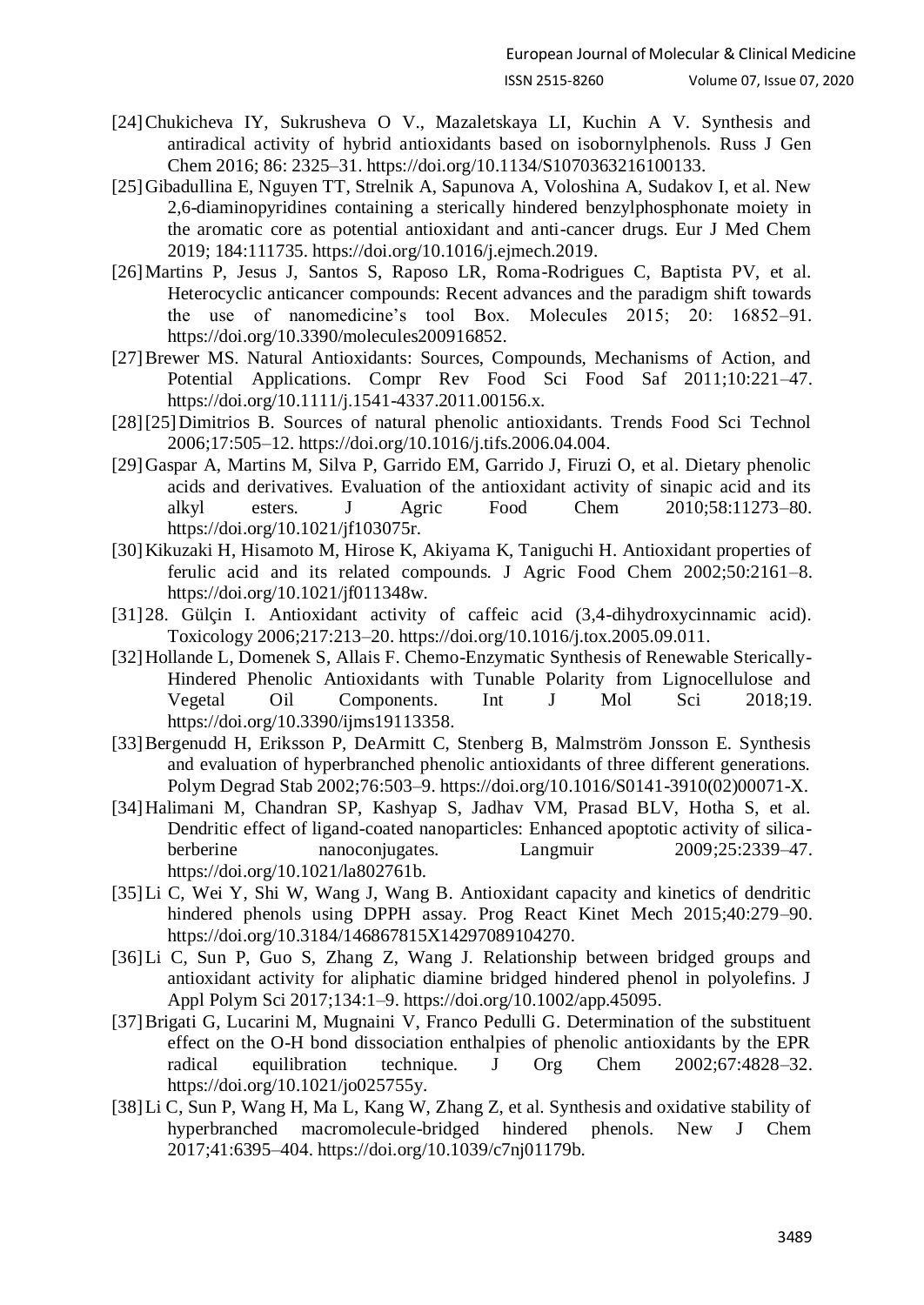- [39]Shanina YL, Roginskii VA, Zaikov GY. On the interaction of phenol stabilizers with oxygen during the inhibited oxidation of polymers. Polym Sci USSR 1986;28:2192–9. https://doi.org/10.1016/0032-3950(86)90382-5.
- [40]Ershov V V., Volod'kin AA. Sterically hindered phenols. Bull Acad Sci USSR Div Chem Sci 1962;11:2057–60. https://doi.org/10.1007/bf00911365.
- [41]Ziakas GN, Rekka EA, Gavalas AM, Eleftheriou PT, Kourounakis PN. New analogues of butylated hydroxytoluene as anti-inflammatory and antioxidant agents. Bioorganic Med Chem 2006;14:5616–24. https://doi.org/10.1016/j.bmc.2006.04.030.
- [42]Mikhalev O V., Shpakovsky DB, Gracheva YA, Antonenko TA, Albov D V., Aslanov LA, et al. Synthesis and study of new phenolic antioxidants with nitroaromatic and heterocyclic substituents. Russ Chem Bull 2018;67:712–20. https://doi.org/10.1007/s11172-018-2127-2.
- [43]Bolognesi ML. Neurodegenerative drug discovery: Building on the past, looking to the future. Future Med Chem 2017;9:707–9. https://doi.org/10.4155/fmc-2017-0087.
- [44]Kashapov RR, Bekmukhametova AM, Petrov KA, Nizameev IR, Kadirov MK, Zakharova LY. Supramolecular strategy to construct quantum dot-based sensors for detection of paraoxon. Sensors Actuators, B Chem 2018;273:592–9. https://doi.org/10.1016/j.snb.2018.06.096.
- [45]Yang Y, Guo Y, Tan X, He H, Zhang Y, Yin T, et al. Vincristine-loaded liposomes prepared by ion-paring techniques: Effect of lipid, pH and antioxidant on chemical stability. Eur J Pharm Sci  $2018;111:104-12$ . https://doi.org/10.1016/j.ejps.2017.09.045.
- [46]Pashirova TN, Burilova EA, Tagasheva RG, Zueva I V., Gibadullina EM, Nizameev IR, et al. Delivery nanosystems based on sterically hindered phenol derivatives containing a quaternary ammonium moiety: Synthesis, cholinesterase inhibition and antioxidant activity. Chem Biol Interact 2019;310:108753. https://doi.org/10.1016/j.cbi.2019.108753.
- [47]Golubovskaya VM, Nyberg C, Zheng M, Kweh F, Magis A, Ostrov D, et al. A small molecule inhibitor, 1,2,4,5-benzenetetraamine tetrahydrochloride, targeting the Y397 site of focal adhesion kinase decreases tumor growth. J Med Chem 2008;51:7405–16. https://doi.org/10.1021/jm800483v.
- [48]Chugunova EA, Akylbekov NI, Appazov NO, Makhrus EM, Burilov AR. Synthesis of the first tertiary ammonium derivative of 6-chloro-5-nitrobenzofuroxan. Russ J Org Chem 2016;52:920–1. https://doi.org/10.1134/S1070428016060312.
- [49]Semenov VE, Voloshina AD, Kulik N V., Strobykina AS, Giniyatullin RK, Saifina LF, et al. Macrocyclic and acyclic 1,3-bis[5-(trialkylammonio)pentyl]-5(6)-substituted uracil dibromides: synthesis, antimicrobial properties, and the structure—activity relationship. Russ Chem Bull 2015;64:2885–96. https://doi.org/10.1007/s11172-015- 1243-5.
- [50]Kouadri-Boudjelthia A, Wallach JM. Hydrophobic interactions are involved in the inhibition of human leukocyte elastase by alkyltrimethylammonium salts. Int J Biochem Cell Biol 1997;29:353–9. https://doi.org/10.1016/S1357-2725(96)00108-2.
- [51]Shaekhov TR, Gibadullina EM, Voronina YK, Syakaev V V., Sharafutdinova DR, Burilov AR, et al. Synthesis of novel phosphorus-containing sterically hindered phenols by the reaction of diphenyl (3,5-di-tert-butyl-4-oxocyclohexa-2,5 dienylidene) methylphosphonate with phenols. Russ Chem Bull 2011;60:1999–2002. https://doi.org/10.1007/s11172-011-0303-8.
- [52][49]Mitrofanova SE, Girfanova EN, Averko-Antonovich IY, Cherezova EN. New oligomeric thioether antioxidants for polymers. Russ J Appl Chem 2006;79:137–41. https://doi.org/10.1134/S1070427206010289.